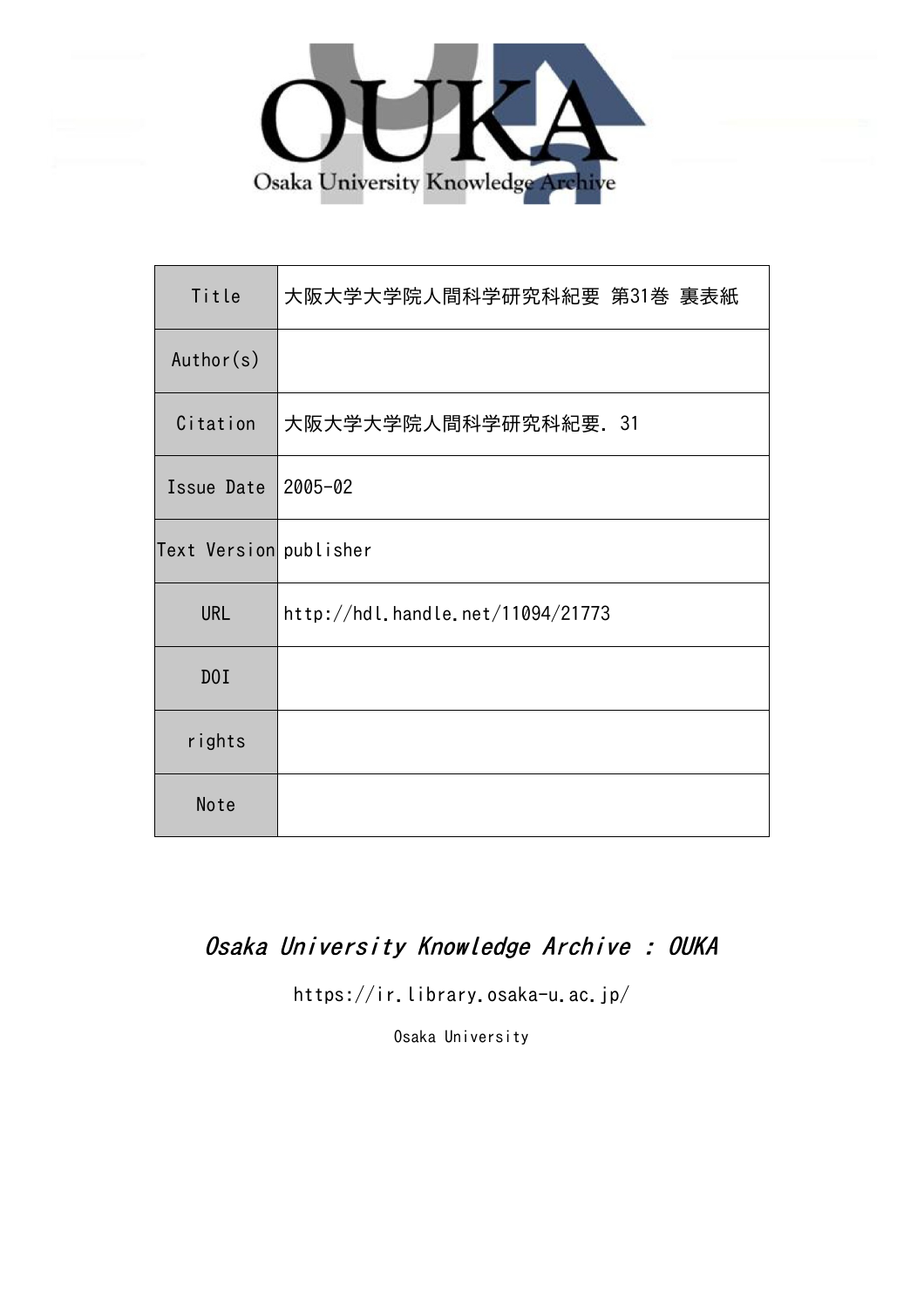## ◇執筆者紹介◇

| 川村    | 智      | 人間科学研究科        | 助手     | (人間行動学講座)   |
|-------|--------|----------------|--------|-------------|
| 堀下    | 智子     | 人間科学研究科        | 大学院研究生 | (人間行動学講座)   |
| 新居    | 佳子     | 人間科学研究科        | 大学院生   | (人間行動学講座)   |
| 赤井    | 誠生     | 大学教育実践センター教授   |        | (人間行動学講座兼任) |
| Scott | North  | 人間科学研究科        | 助教授    | (社会環境学講座)   |
| 川端    | 亮      | 人間科学研究科        | 教授     | (社会環境学講座)   |
| 松川    | 太一     | 人間科学研究科        | 大学院生   | (社会環境学講座)   |
| 樋口    | 耕一     | 人間科学研究科        | 大学院生   | (社会環境学講座)   |
| 渡邊    | 大      | 関西大学           | 非常勤講師  | (社会環境学講座修了) |
| 奥     | 雅博     | 人間科学研究科        | 教授     | (基礎人間科学講座)  |
| ‡⊔i   | 康雄     | 人間科学研究科        | 教授     | (基礎人間科学講座)  |
| 安本    | 英奈     | 人間科学研究科        | 大学院生   | (基礎人間科学講座)  |
|       | 久保田健一郎 | 人間科学研究科        | 助手     | (臨床教育学講座)   |
| 谷村    | 千絵     | 鳴門教育大学         | 講師     | (臨床教育学講座修了) |
| 中村    | 晃      | 千葉商科大学         | 講師     | (臨床教育学講座修了) |
| 中原    | 淳      | メディア教育開発センター助手 |        | (臨床教育学講座修了) |
| 野崎    | 志帆     | 甲南女子大学         | 講師     | (教育環境学講座修了) |
| 福嶋    | 順      | 人間科学研究科        | 大学院研究生 | (教育環境学講座)   |
| 長岡智寿子 |        | 大谷大学           | 非常勤講師  | (教育環境学講座修了) |
| 若槻    | 健      | 人間科学研究科        | 大学院研究生 | (教育環境学講座)   |
| 林嵜    | 和彦     | 人間科学研究科        | 特任研究員  | (教育環境学講座)   |
| 山本眞利子 |        | 保健センター         | 講師     | (臨床教育学講座兼任) |

 $\epsilon$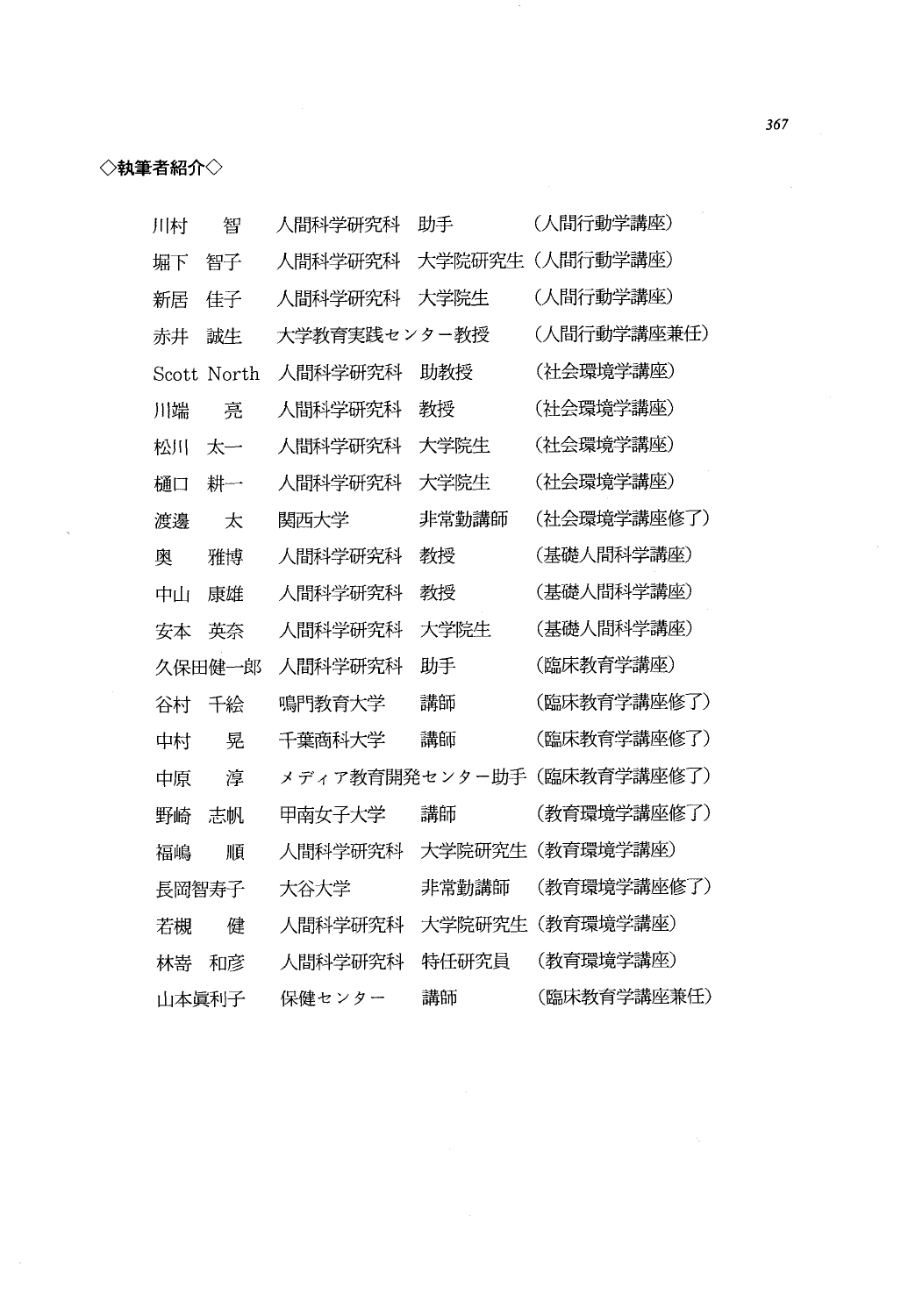## 編集後記

大阪大学大学院人間科学研究科紀要第31巻をお届けいたします。今年 度より、一定の条件下で博士学位取得者の単独執筆が可能になり、若手研 究者の寄稿が増加しています。

大阪大学および人間科学研究科·人間科学部の発展に長年にわたり貢献 されてきた、人間学系の奥 雅博教授、教育学系の阿部 彰教授が今年度 で定年退職されます。両先生のご経歴とご業績を掲載させていただきまし  $(T.H.)$  $tz_{o}$ 

### 紀要編集委員

|  | 日野林俊彦(委員長・行動学系) |
|--|-----------------|
|  | 木前 利秋(社会学系)     |
|  | 菅野 盾樹(人間学系)     |
|  | 木村 凉子 (教育学系)    |
|  | 内海 成治(共生学系)     |

| 平成17年 3 月10日印刷<br>平成17年 3 月15日発行 |                                                                 |
|----------------------------------|-----------------------------------------------------------------|
| 大阪大学<br>大学院                      | - 人間科学研究科紀要 第31号                                                |
| 編集・発行                            | 大阪大学大学院人間科学研究科<br>〒565-0871 吹田市山田丘 1-2<br>TEL 06-6879-8015(図書室) |
| 印<br>刷                           | 阪東印刷紙器工業所<br>大阪市福島区玉川 3丁目 6-4<br>$T.EL$ 06 - 6443 - 0936        |